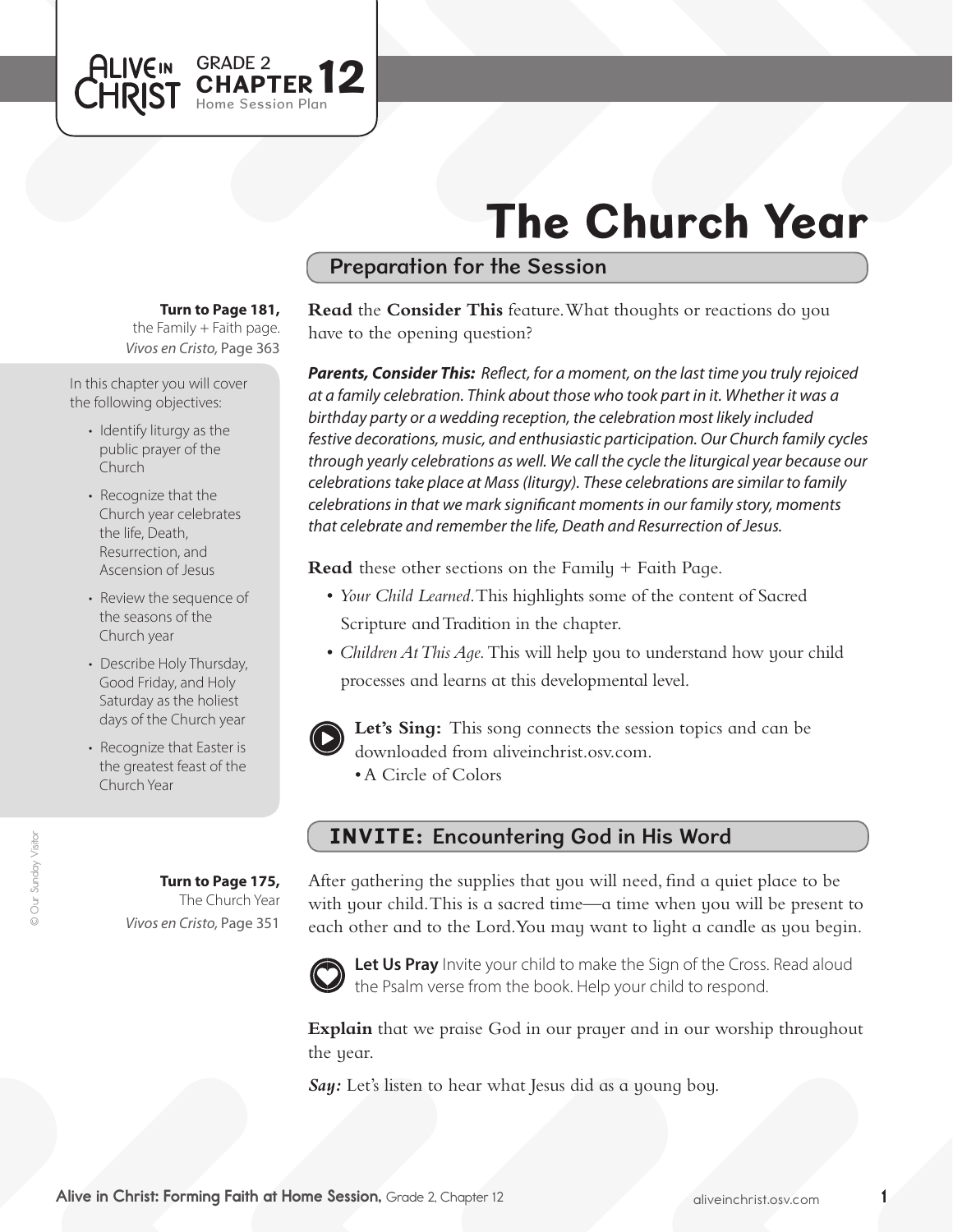**Guide** your child through the Preparing for God's Word Ritual you learned in the Introduction Session or play Track 1 of the Songs of Scripture CD.

- Proclaim God's Word in the Parchment Paper box on the page.
- Maintain several moments of silence.
- Ask: What did you hear God say to you today?

**Invite** your child to respond and also share what you heard.

Now, look at the *What Do You Wonder?* box.

**Say:** Jesus went with his parents to the Jewish celebration of Passover. We also celebrate the Church year with many celebrations.

**Invite** your child to respond to the questions. Ask what else they might wonder about God's life and love and how he shares them with us.

#### DISCOVER: Learning God's Truth

**Turn to Page 176,** Celebrate the Seasons *Vivos en Cristo,* Page 353 **Explain** that just like the year has four seasons: spring, summer, fall, and winter, the Church year also has seasons.We celebrate the seasons by celebrating the events of Jesus' life throughout the year.

**Have** your child place a finger on the word **liturgy** in the Catholic Faith Words box.Ask her/him to read the definition.

**Ask** your child to think about the word worship. Read aloud the definition and discuss what adore and praise mean. (Praise: to honor God simply because he is God;Adore: to acknowledge God as the Creator of all things and recognize his greatness.)

*Say:* Let's see how we celebrate Jesus' life.

**Tell** your child to read about Advent.

**Read** about Christmas.

Ask what color the Church uses for Advent. (violet)

**Tell** your child that Advent is a time for everyone to grow closer to Jesus.

**Ask** him/her what they know about the meaning of the Advent wreath shown in the picture. (The evergreen circle reminds us that God's love never ends.The candles remind us of the four Sundays of Advent.The third is pink (joyous) to mark that we are getting closer to Christmas.)

**Read** the caption. Discuss what is happening with your child.

**Turn to Page 177,**  Christmas *Vivos en Cristo,* Page 355

Ask: How long is the Christmas season? (three weeks) Does that surprise you? Do you keep your decorations out for the three weeks of the season?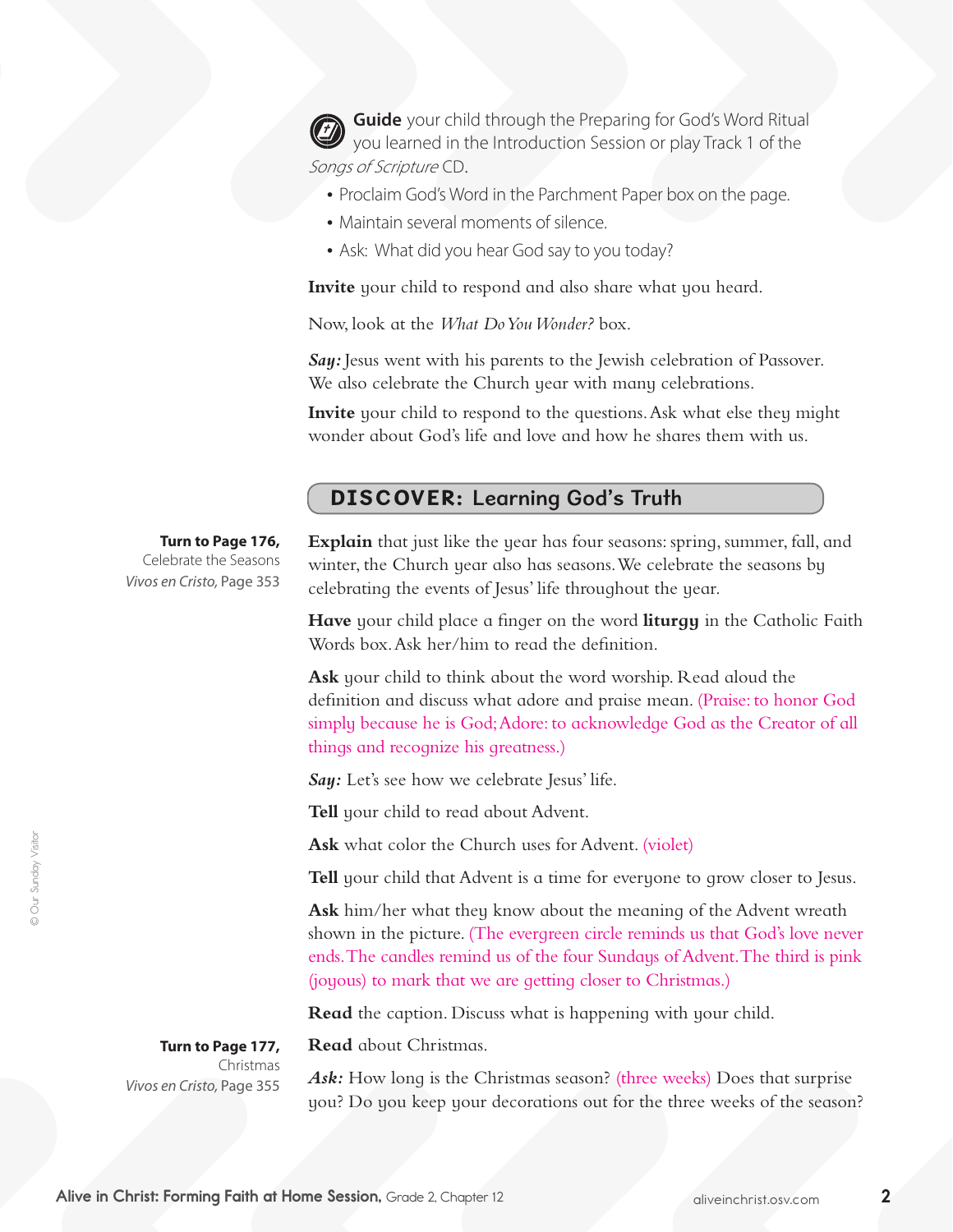**Say:** We celebrate Christmas because Jesus came so all people could know his Father's love.



**Complete** the gold-star activity. (Jesus' presence in the world) Then read the caption for the peace lily.

**Share** one of your favorite signs of the Christmas season (lights, Nativity Set, etc.) with your child and explain why.Ask your child about hers/his.

**Read** aloud the paragraph about Ordinary Time.

Ask: What is the color for Ordinary Time? (green) Why? (it's the color for growth) How do we grow during Ordinary Time? (We grow in faith by listening to the stories of Jesus about discipleship.)

**Work** on the Share Your Faith activity with your child. Ask your child to think about what season of the Church we are in right now. Have them write about some of the ways your family celebrates this season.

**Turn to Page 178,** Celebrating Jesus *Vivos en Cristo,* Page 357

**Read** aloud the "Lent" section.

**Explain** to your child that the forty days of Lent symbolize the forty days Jesus spent in the desert focusing on his relationship with his Father.

**On** a separate sheet of paper, have your child name as many things she/ he can that begin with the prefix "tri." (triangle, tripod, tricycle)

**Discuss** that "tri" means three, so the word *Triduum* means "three days." They are the most important three days in our liturgical year. They are the days we remember Jesus' suffering, Death and Resurrection.



**Use** a sheet of art paper and fold it into threes. Write Holy Thursday, Good Friday, and Holy Saturday in each of the three parts. Ask your child to draw a picture of what happened on those days below each heading.

**Turn to Page 179,**

Easter *Vivos en Cristo,* Page 359 **Read** aloud the first paragraph on Easter.

**Ask** your child to read the second paragraph about Pentecost.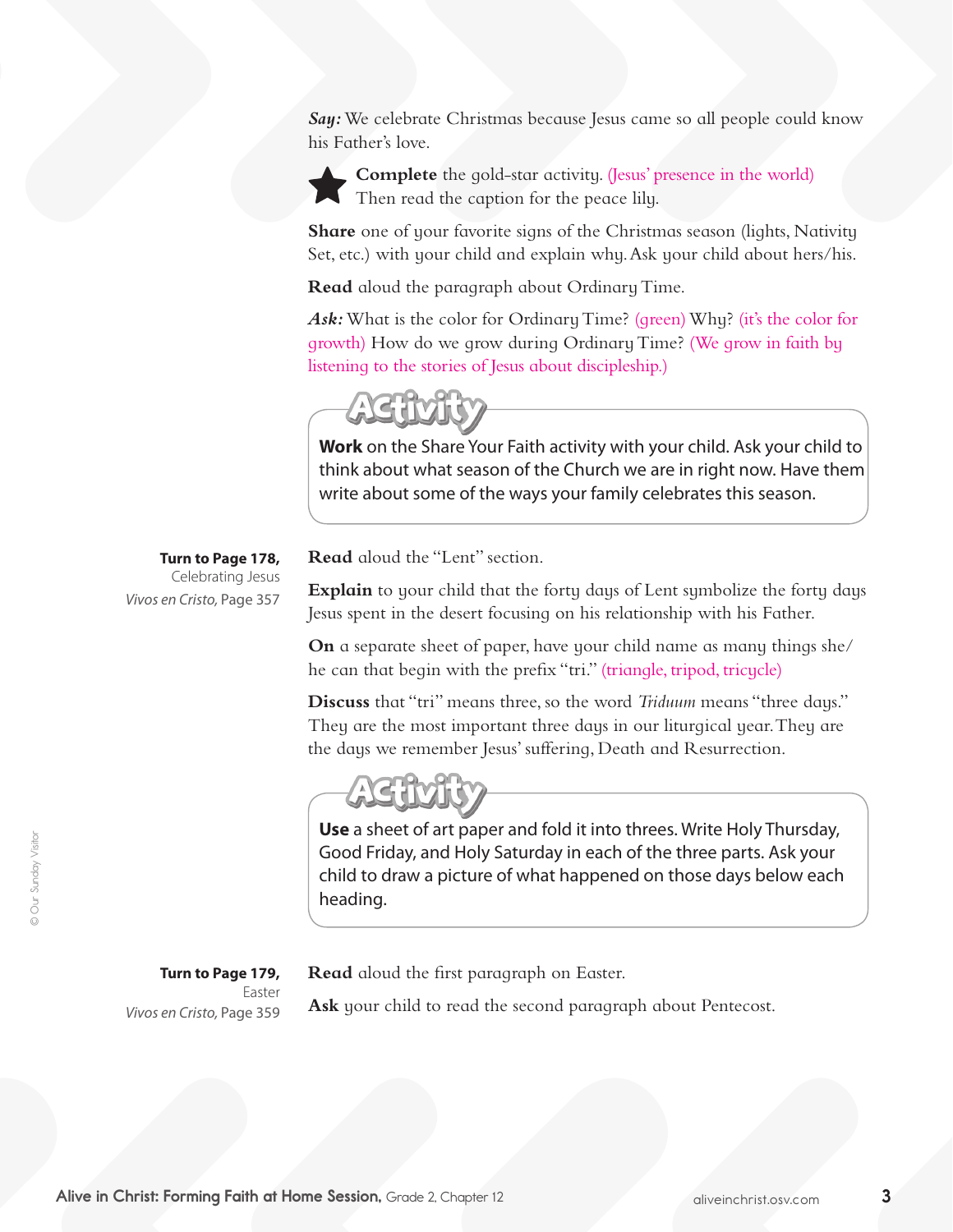**Call** attention to the meaning of the Catholic FaithWord, **Resurrection**. Read it aloud.Tell your child that this is a very important event and that Easter celebrates this greatest feast of the year.



**Read** aloud the directions for the Connect Your Faith activity and ask your child to complete the activity.

*Parents, Consider This: Birthdays, anniversaries, and holidays are all occasions when we think, "Where did the year go?" Some years present more challenges, some more joys. If we mark them well, we take the time to think about the changes that have given us opportunities for growth. Living the cycle of Jesus' life, Death, Resurrection, and Ascension allows us to journey with him through his dying and rising. The six seasons of the Church year celebrate the Paschal Mystery of Jesus Christ. We celebrate the mystery of our own lives, united to his in the daily cycle of dying and rising. With all the dying to ego, to expectations, and to selfishness that has to happen in family life, what a blessing it is that each new year we begin the journey again!*

#### LIVE: Living Our Faith

**Read** aloud the question and the first paragraph.



**Complete** the gold-star activity. (robes, Mass, white, altar, flags, hangings, decorate, season)

**Read** the paragraph about Pope Saint Victor.

- • Share your reactions to the information.
- Name any other languages you have heard at Mass.

**Have** your child complete the Live Your Faith activity.

**Turn to Page 185,** 

**Turn to Page 183,**  People of Faith

**Turn to Page 180,**  Our Catholic Life

*Vivos en Cristo,* Page 361

*Vivos en Cristo,* Page 367

Family + Faith Page and conclude with the Let's Pray prayer on this page. *Vivos en Cristo,* Page 371

*Parents, Consider This: It's important to form our children in the common*  language of prayer. We encourage you to pray the Prayer to the Holy Spirit during *your night prayer this week.*